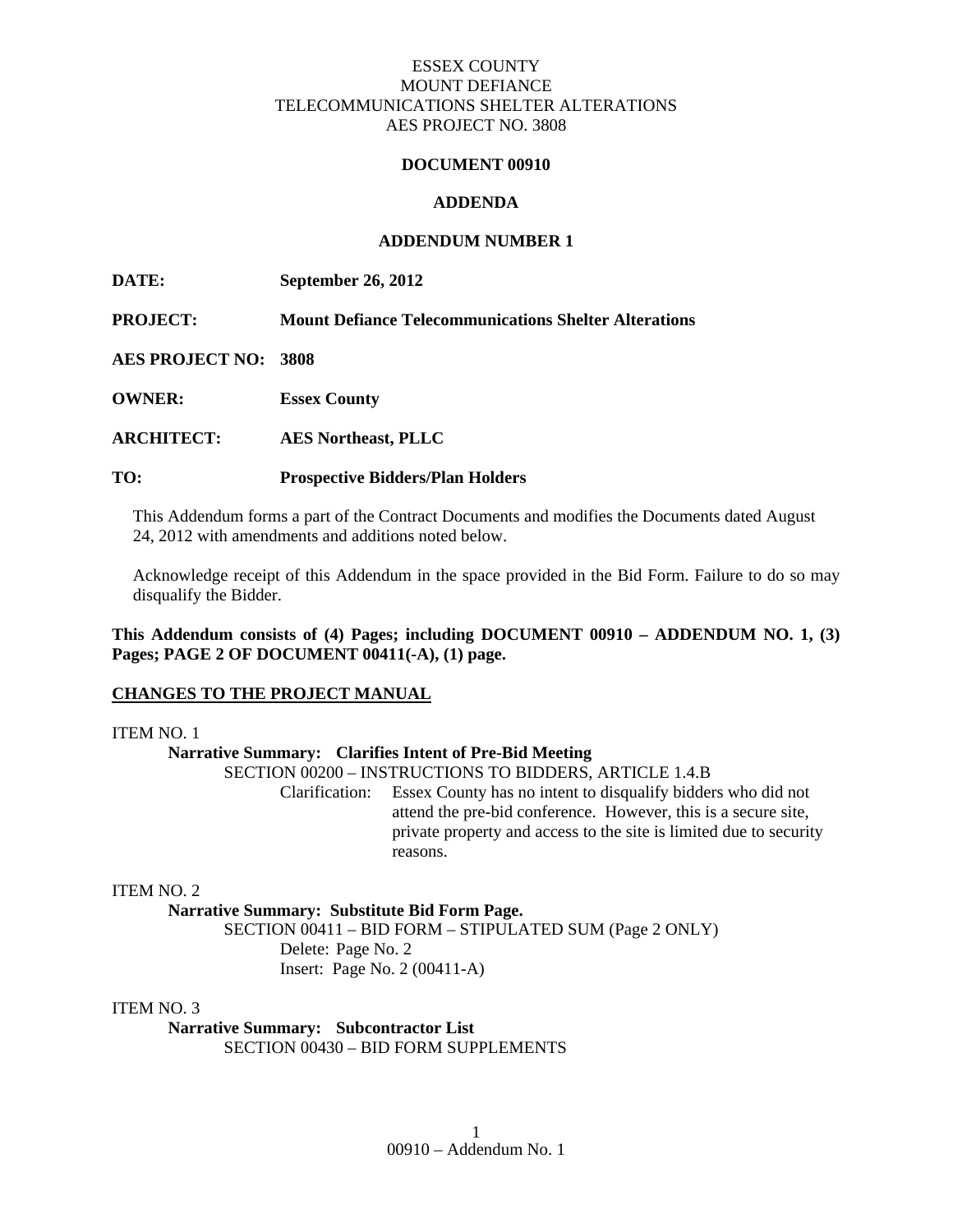Clarification: Bidders are reminded that the subcontractor's list must be included in a separate sealed envelope to comply with NYS Wicks Law Reform.

## **CHANGES TO THE DRAWINGS**

#### ITEM NO. 4

# **Narrative Summary: Clarifies Who Provides Telecommunications Equipment.**  DRAWING A-101 PLANS, DETAILS, AND INTERIOR ELEVATIONS Insert: Not In Contract (NIC) on New Telecommunications Equipment Schedule. ITEM NO. 5 **Narrative Summary: Clarifies Who Removes Fuel From Fuel Tanks.**  DRAWING M-101 – MECHANICAL PLANS Delete: Reference to Essex County removing the fuel oil. Insert: Contractor shall remove fuel from existing storage tanks. ITEM NO. 6 **Narrative Summary: Clarifies Who Provides Telecommunications Equipment.**  DRAWING E-101 – ELECTRICAL PLANS Insert: Not In Contract (NIC) on Communications Equipment Schedule. **QUESTIONS** Question No. 1 Please review prior approval package for the surge protective devices. **ANSWER Substitution request received was reviewed and determined to be incomplete and is therefore not acceptable at this time.**  Question No. 2 Who will remove the fuel oil tank in the generator room? **ANSWER** Refer to item No. 5 of this Addendum. Question No. 3 Is the contractor required to patch the stonework where the electrical service anchor and guy wire will be removed? **ANSWER Yes, the Contractor is responsible for any mortar patching required where the service/guy wire is removed.**  Question No. 4 Will Fort Ticonderoga permit the use of a crane on the site? **ANSWER Yes.**  Question No. 5 Is Drawing A-102 missing from the set of drawings as referenced on drawing A-101 in the notes; Drawing Note 2?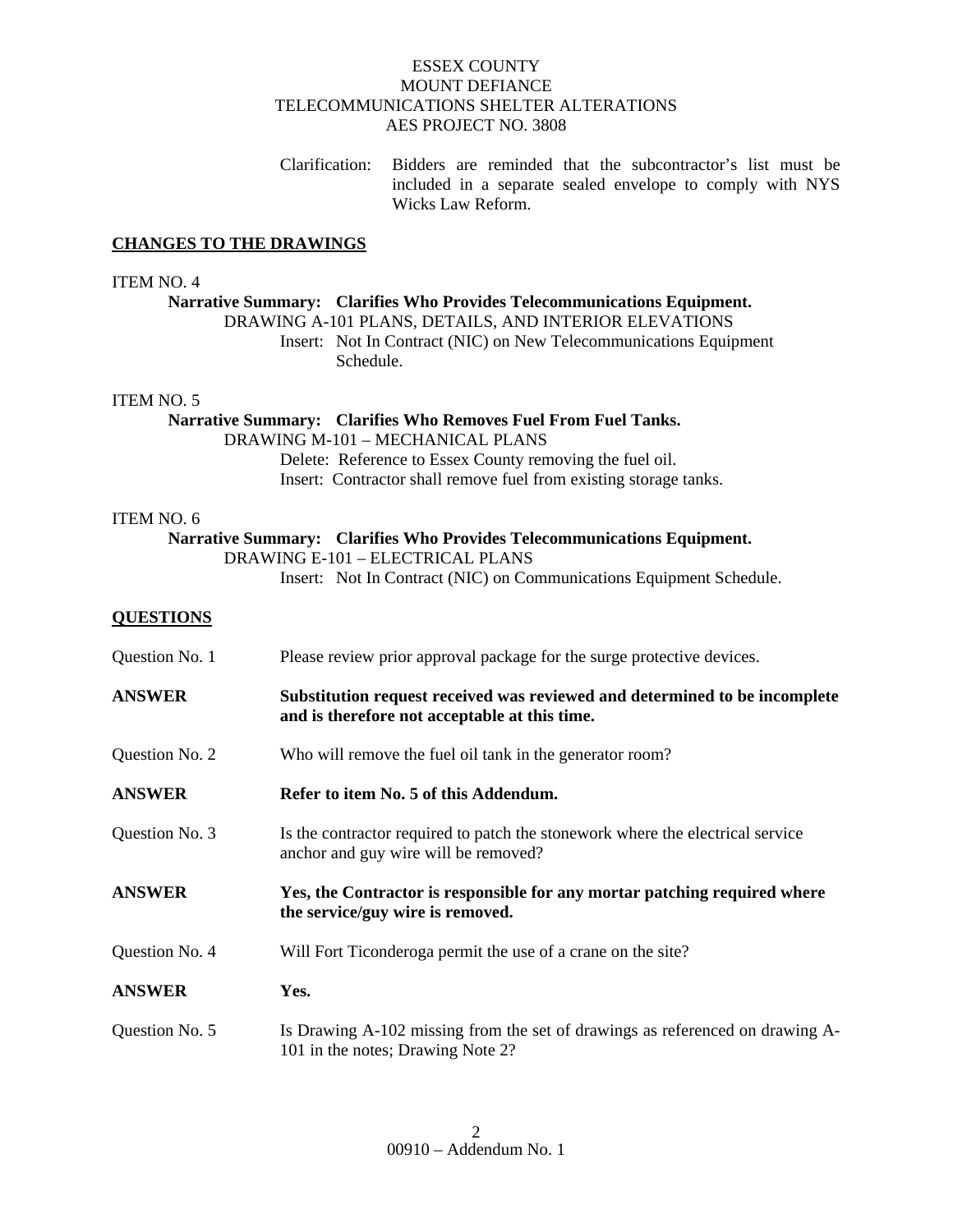| <b>ANSWER</b>  | There is no Drawing A-102. This is a typo and should reference drawing A-<br>501.                                         |
|----------------|---------------------------------------------------------------------------------------------------------------------------|
| Question No. 6 | Do the wall scuppers conflict with the new antenna tower?                                                                 |
| <b>ANSWER</b>  | No, they are on either side of the antenna support structure.                                                             |
| Question No. 7 | Will there be a clerk-of-the-works on-site during construction?                                                           |
| <b>ANSWER</b>  | No.                                                                                                                       |
| Question No. 8 | Will alternative grounding methods for ground rods be accepted?                                                           |
| <b>ANSWER</b>  | Traditional ground rods are acceptable provided (Motorola R-56<br>Standard & NEC) installation requirements are achieved. |

END DOCUMENT